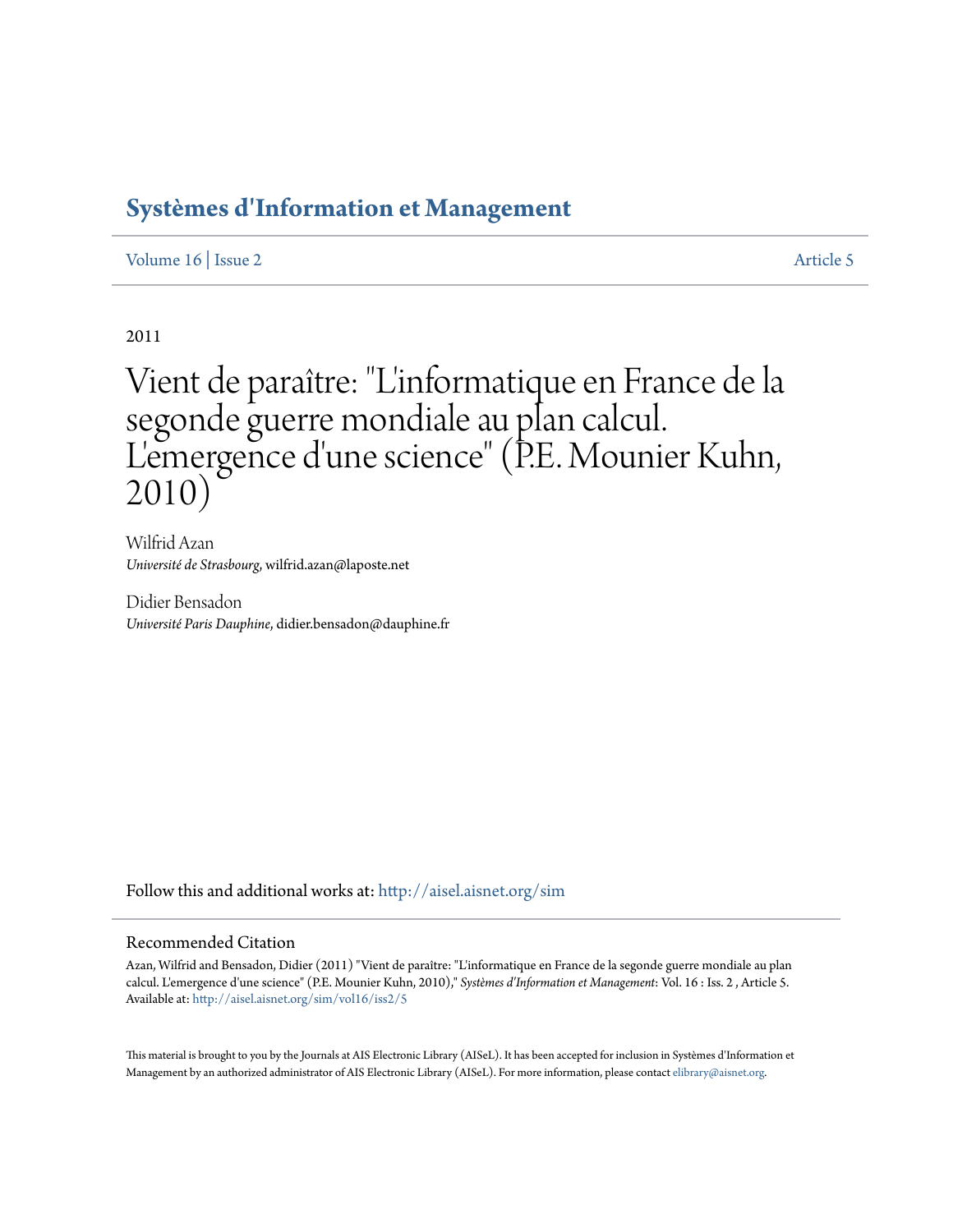« L'informatique en France de la seconde guerre mondiale au Plan ... Azan, Wilfrid; Bensadon, Didier Systèmes d'Informationne ind dreagedount/it un dentant 6: 21 h Bh fin FORM Crample tela segonde guerre pg. 106

### **VIENT DE PARAÎTRE**

### « L'informatique en France de la seconde guerre mondiale au Plan Calcul. L'émergence d'une science », P.E. Mounier Kubn (2010)

### Préface de Jean-Jacques Duby, 2<sup>\*</sup> Edition, PU Paris-Sorbonne, Paris, ISBN 2840506546, 720 p.

Pierre-Eric Mounier-Kuhn nous livre dans cet ouvrage une histoire passionnante du processus d'émergence d'une science en France : l'informatique. L'auteur, historien au CNRS et à l'université Paris-Sorbonne, met en perspective les jeux d'acteurs et les logiques institutionnelles qui ont été au cœur de l'émergence de l'informatique en France. Cette recherche est le fruit d'un véritable travail de bénédictin. En faisant feu de tout bois dans la recherche des archives, l'auteur a réuni un corpus très dispersé constitué notamment des archives du Centre National de la Recherche Scientifique (CNRS), de celles de la Délégation Générale à la Recherche Scientifique et Technique (DGRST), de celles du Centre national d'études des télécommunications (CNET) ou encore celles de l'Institut de Mathématiques Appliquées de Grenoble (IMAG). Par ailleurs, une importante littérature grise (publications professionnelles et actes de colloques), publiée dès l'Entre-deuxguerres, a été consultée. L'auteur livre également en annexe une liste des thèses en informatique soutenues en France et souligne toute la difficulté de construire cet outil de recherche lorsque les bases de données (telles SUDOC) livrent une information loin d'être exhaustive. Ces archives écrites ont été complétées par la constitution d'archives orales. En effet, Pierre-Eric Mounier-Kuhn a réalisé près de 130 entretiens avec des acteurs clés (mathématiciens, ingénieurs, chimistes, industriels,...) du moment impliqués dans le processus d'émergence  $\rm{de}$ l'informatique  $en$ France. Pierre-Eric Mounier-Kuhn ne s'est pas limité aux archives localisées en France. Il a également mené ses recherches d'archives outre-Atlantique et outre-Manche dans les fonds Du Science and Engineering Research Committe (Grande-Bretagne), ainsi qu'au Charles Babbage Institute de Minneapolis et à l'Advisory Group for Aeronautics R&D de Pasadena aux Etats-Unis. A partir de ce matériau, l'auteur cherche à répondre à plusieurs questions de recherche. Comment l'informatique est elle devenue une science ? Comment s'est diffusée l'informatique ? Pourquoi la France, qui disposait de remarquables compétences en mathématiques a-t-elle ignoré dans plusieurs centres de recherche importants l'urgence de disposer d'une capacité de calcul électronique à l'origine d'un plan Calcul pour rattraper son retard? Comment sont apparues les premières compétences en interaction homme-machine en France?

L'auteur dresse un constat sans appel : « La France est le seul pays industrialisé où la recherche publique n'a pas réussi à construire d'ordinateurs dans la période

 $N^{\circ}$  2 – Vol. 16 – 2011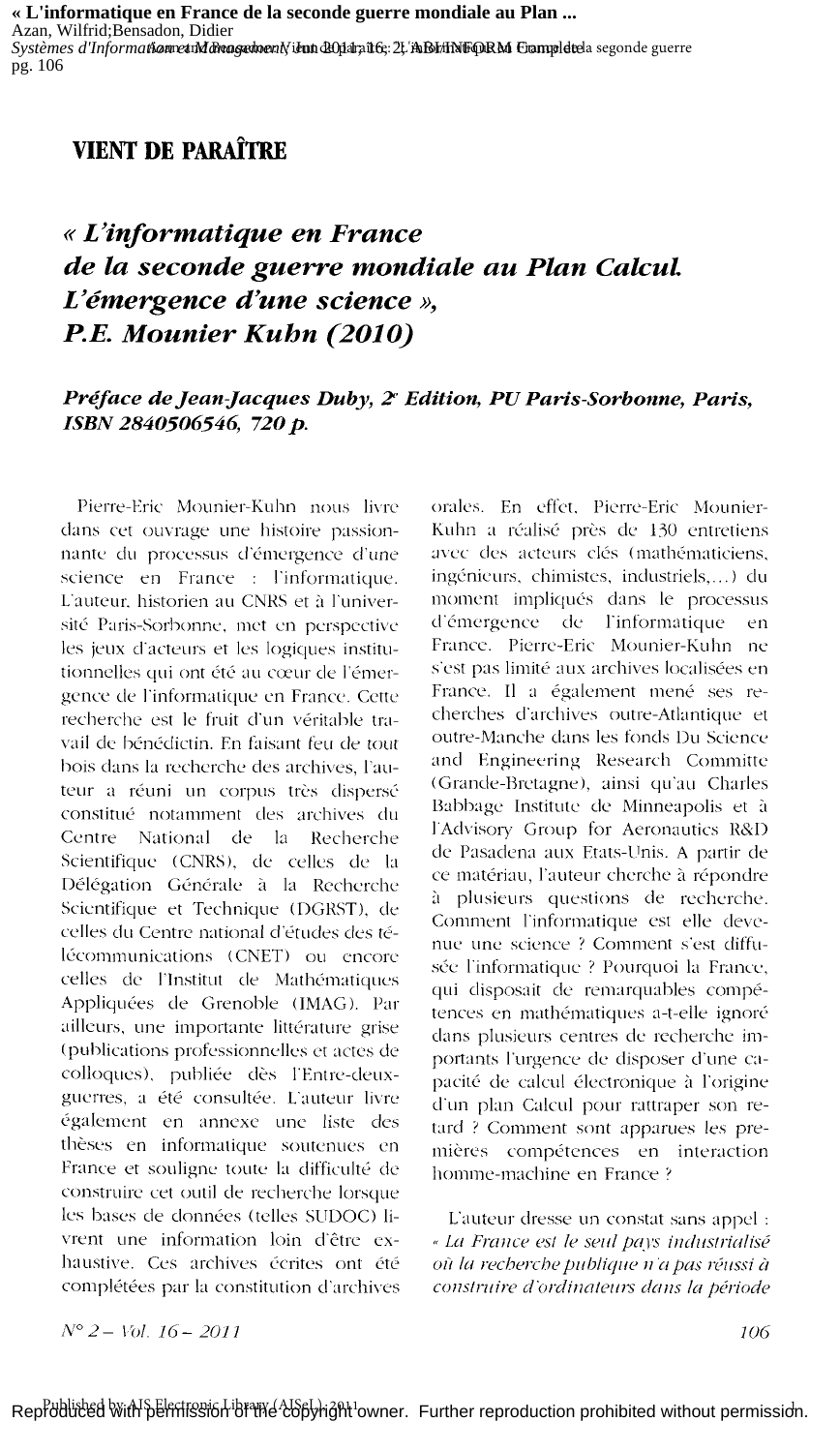pionnière (1945-1970) ». Pourtant dès 1939 Louis Couffignal, l'un des premiers chercheurs français à s'intéresser à la cvbernétique et qui dirigea un temps la commission des inventions et brevets du CNRS, convainc les militaires de se doter d'une capacité de calcul. Par la suite, Il n'aura de cesse de doter la France d'ordinateurs de grande puissance. Mais si la volonté est là, des compétences transverses en électronique et en mathématiques manquent : « Si Couffignal adopte l'électronique bien avant Zuse et Aiken, il n'en a aucune expérience concrète qui puisse lui faire saisir ce bouleversement ». En Angleterre, la situation est totalement différente car de grands mathématiciens (Turing, Wilkes, Hartree) seront mobilisés dans la mise au point de calculateurs électroniques. Les Français n'ont rien manqué du mouvement de la cybernétique, mais en France, la culture du savant penseur l'emporte allègrement sur celle du savant ingénieur. Certains milieux scientifiques français, notamment les mathématiciens, restent sceptiques, car le calcul électronique ne serait pas une science. Tel est le cas du jeune algébriste André Lentin qui attaque de manière très violente Norbert Wiener dans un article (1953) dénonçant « la spéculation cybernéticienne comme une gigantesque entreprise de mystification ». La mort accidentelle de Herbrand disciple de John Von Neuman affaiblit encore un peu plus la recherche française la privant d'un spécialiste de la logique déclarative.

Mounier-Khun insiste sur le rôle des pôles d'innovation dans la diffusion de l'informatique. Au sein des universités parisiennes, le caractère appliqué du calcul électronique ne lui permet pas de se frayer un chemin face aux tenants des sciences dures traditionnelles et ces dernières sont rapidement distancées par les universités parmi lesquelles Nancy,

Toulouse et Grenoble. Face aux enjeux économiques associés à cette industrie naissante et devant un marché du travail qui demande de plus en plus d'informaticiens, les universités ont dû rapidement faire face à de nouveaux défis. Sur le terrain, quelques animateurs locaux impulsent des changements. Paul Esclangon, ancien directeur de l'Observatoire de Paris, se fait livrer à l'Institut de Mathématiques Appliquées de Grenoble un calculateur électronique, proposant ainsi ses services en calcul par envoi de courrier notamment à Electricité de France.

Ainsi, les premiers systèmes de gestion avancés à destination des entreprises sont créés et apparaît dès lors, la notion d'utilisateur. Une petite équipe « gestion automatisée », créée en 1966, cherche à répondre aux besoins d'expertise informatique des entreprises, que l'enseignement universitaire a négligé jusque là. Elle essaie en acceptant de développer des systèmes de gestion avancés d'en tirer des méthodes générales susceptibles d'être enseignées et applicables chez les utilisateurs. Les interfaces homme machines sont largement explorées. Les algorithmes de reconnaissances de forme et les procédures d'apprentissages apparaissent à l'époque à la fin des années 1960. C'est notamment le cas d'un programme de recherche pour le ministère de la Défense (initié par les travaux de Norbert Wiener), le perceptron. Ce programme permet la réalisation d'expériences de communication visuelle ou vocale homme-machine

Durant les années 1960, on est passé progressivement du calcul électronique, outil au service des ingénieurs et des mathématiques appliquées, à la construction d'une discipline nouvelle, l'informatique, qui recomposait le paysa-